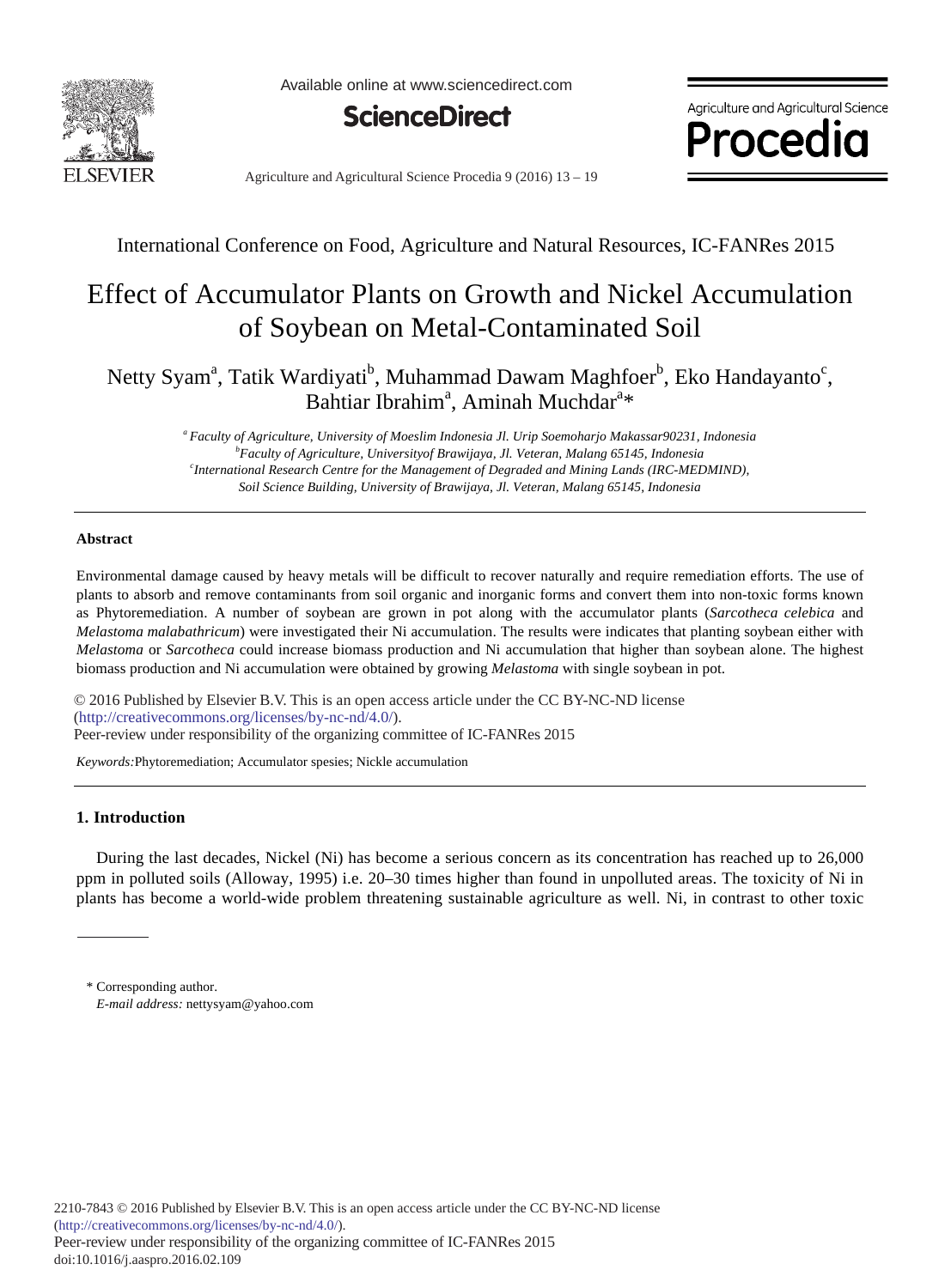trace (heavy) metals like cadmium, lead, mercury, copper and chromium has received little attention from plant scientists due to its dual character and complex electronic chemistry which is a major hurdle in disclosing its toxicity mechanism in plants (Yusuf et al, 2011). The critical toxicity level of Ni is more than 10 mg kg<sup>-1</sup> dry mass (DM) in sensitive species (Kozlow, 2005), >50 mg kg<sup>-1</sup> DM in moderately tolerant species and >1,000 mg kg<sup>-1</sup> DM in Ni hyper accumulator plants such as Alyssum and Thalspi species (Yusuf et al., 2011).

The environmental stresses, such as heavy metals may restrict plant growth and photosynthetic rates. The toxic effects of higher concentration of Ni are observed at multiple levels, these include reduction in plant growth (Molaz, 2002), plant water relation and photosynthesis (Chen et al., 2009), inhibition of enzymatic activities as well as nitrogen metabolism (Gajewska et al., 2006), interference with the uptake of other essential metal ions (Chen et al., 2009) and reduced fruit yield and quality (Gajewska et al., 2006).

A number of plant species endemic to metalliferous soils were found to be able to accumulate metals to levels exceeding those considered as phytotoxic (Baker et al., 2000). Proper selection of plant species for phytoremediation plays an important role in the development of remediation methods (Salt et al., 2005). Specific constraints related to the soil, climates, context of application, among others are important factors to consider in the application of a specific plant species to a soil. Heavy metals can cause severe toxicity and may act as a powerful force for the evolution of tolerant plant populations. The search for indigenous plants, often better in terms of survival, growth and reproduction under metal-stressful field conditions may be an adequate approach to find plant species with metal resistance capabilities and even with the capacity to accumulate metals at very high levels (Netty et al., 2012; Netty et al., 2013).

In literature, many plants were used for phytoremediation of heavy metals from soil (Mojiri et al., 2013). However, the success of phytoextraction depends upon the identification of suitable plant species that tolerate and accumulate heavy metals and produce large amounts of biomass using established agricultural techniques (Mamdouh et al, 2014). The objectives of this study were to examine (1) the relationship between accumulator plants (*Melastoma malabathricum* and *Sarcotheca celebica*) and different number of soybeans per pot which grown together (intercrops); (2) the potential remediation of accumulator plants and soybeans through biomass production and accumulation of Ni on Ni contaminated soil.

## **2. Materials and Methods**

The experiment was carried out at the screen house. The Ni-contaminated soil was obtained from post-mining sites in Sorowako, South Sulawesi (121°20'46.8" E and 02°31'36.4" S) in 2013. The air-dried soils were sieved through a 2 mm sieve and homogenized before placing them 20 kg for each pot. Three composite soil samples were taken from the site (0 to 20 cm depth) air dried, sieved, and analyzed for pH (H2O and KCl), organic C (Walkley and Black), N (Kjeldahl), P (Olsen), Ca, Mg, Na, K (1 N NH4OAc pH 7.0) and soil texture (hydrometer method).

The soil samples were dried in an oven for 6 h at 105°C. The dried samples were crushed, and 100 mg dissolved in 2 ml of HNO3 (65%). This solution was heated in an oven at  $200^{\circ}$ C for about 14 h, until the sample dissolved completely; the extract was made up to 50 ml, which was used to determine Ni concentrations (Netty et al., 2012). Triplicate of soil and plant samples were analyzed and their means with standard error (SE) are presented. Characteristics of the soils and Ni content are presented in Table 1.

Seedlings of *Melastoma malabathricum* and *Sarcotheca celebica* with uniform size (2-4 foliages) collected from the post-mining lands were planted on media adaptation for 2 weeks. The most vigorous seedlings were transferred to the pots to grow for 10 weeks. Soybean seeds var. Tanggamus were planted 3 to 5 seeds and a week later selected one, two or three plants per pot in accordance with the treatment. Plants were watered daily and fertilized urea, SP-36 and KCl respectively 50 kg ha<sup>-1</sup>, 100 kg ha-1 and 100 kg ha<sup>-1</sup> were applied one week after planting.

Harvest crops were washed with tap water mixed with 3% HCl, and then rinsed twice with deionized water. The harvested plant stem, leaf and root were dried at 65°C for 24 h. For Ni analysis, 100 g of dried sample of each parts of plant species were ground and digested in a mixture of 2 ml of  $HNO<sub>3</sub>$  (65%). This solution was heated in an oven at 200°C for about 14 h until the sample dissolved completely (Netty et al., 2012). Extract was made up to 50 ml used to determine Total Ni and available Ni in soil samples by employ Inductively-Coupled Plasma, Optical Emission Spectroscopy (ICP-OES).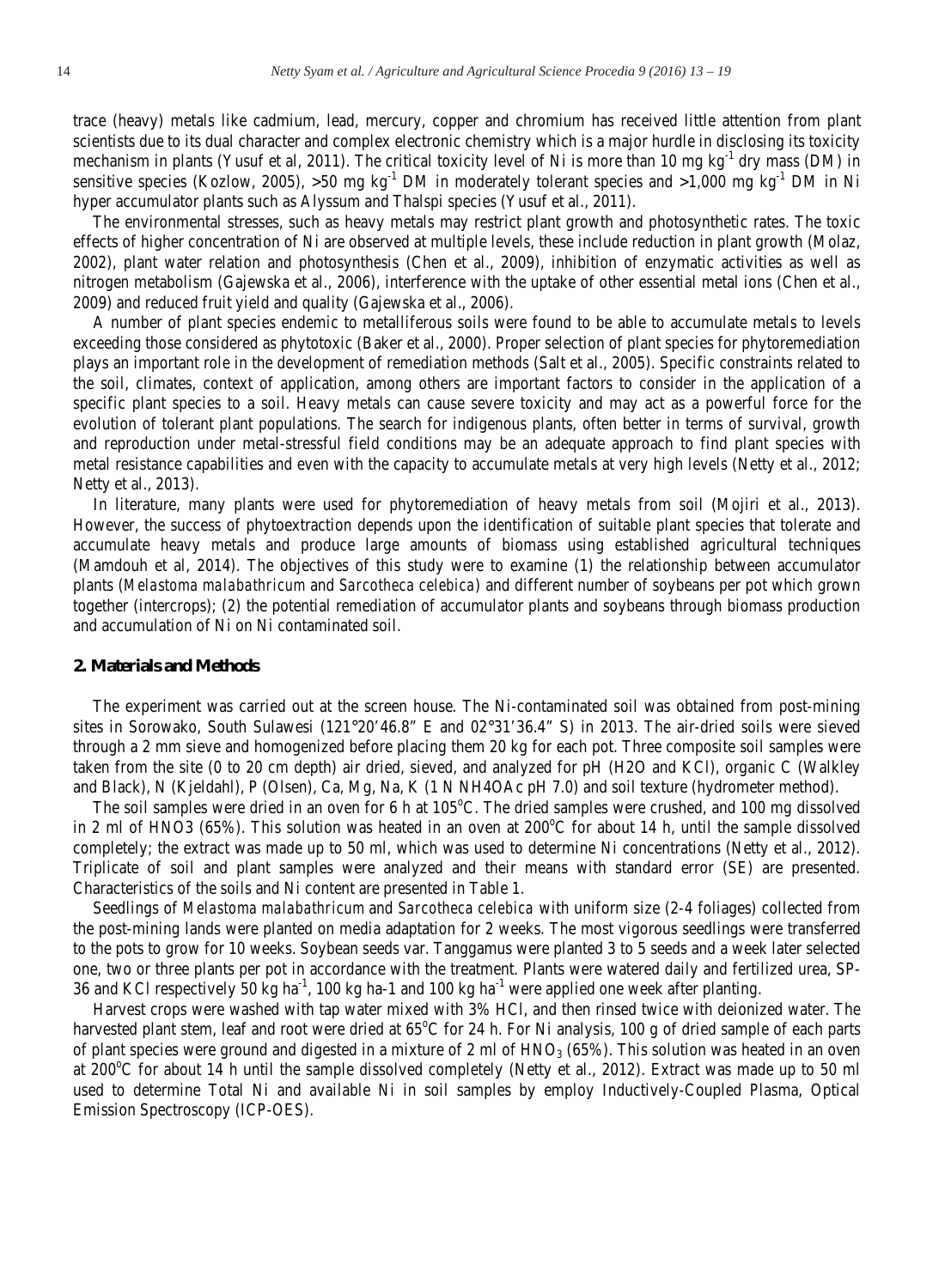Data obtained were performed for analysis of variance (ANOVA) followed by Tukey's HSD test to compare the means of treatments at  $P < 0.05$ . The ability of plants to accumulate nickel was determined by Biological Concentration Factor (BCF) that was calculated as nickel concentration ratio of plant shoot to soil (Netty et al., 2013). BCF value of 1 to 10 indicates hyperaccumulator plant, BCF values of >0.1 to 1 indicates moderate accumulator plant, BCF value of 0.01 to 0.1 indicates low accumulator plant, and BCF value of <0.01 indicates nonaccumulator plant (Netty et al., 2013). Translocation Factor (TF) that indicates the ability of plants in removing metals from the roots to the shoot was described as ratio of nickel in plant shoot to that in plant root (Salt et al., 1995). Metals accumulated by plants and more stored in the root indicated by TF value of less than 1. TF value of more than 1 indicates more translocation in the plant shoot. The expected value of  $TF >1$  if the outcome is phytoextraction, meaning that >100% metal roots that can be moved into the shoot.

# **3. Results and Discussion**

## *3.1. Properties for the Studied Soil*

Table 1: Some chemical and physical properties of the studied soil. The physical and chemical characteristics as well as the concentrations of available and total nickel of the soils under the study are presented in Table 1. These soils were classified as a type Oxisol. The available Ni and total Ni content of the collected soil samples were 11.73 mg kg<sup>-1</sup> (SE $\pm$ 1.21) and 9,083 mg kg<sup>-1</sup> (SE $\pm$ 270) respectively. The permissible limits of Ni in the soil are 100 mg  $kg^{-1}$  as reported by Kabata and Pendias (2001).

Table 1. Chemical properties and the content of Nickel in soil

| Properties                     | Soil                    | Criteria |
|--------------------------------|-------------------------|----------|
| $pH(H_2O)$                     | 6.91                    | Neutral  |
| $C$ -Organic $(\%)$            | 1.58                    | Low      |
| KTK (me100 $g^{-1}$ soil)      | 23.52                   | Medium   |
| $N-Total (%)$                  | 0.14                    | Medium   |
| $P_2O_5$ (mgkg <sup>-1</sup> ) | 11.13                   | Low      |
| K (me100 $g^{-1}$ soil)        | 0.21                    | Low      |
| Ca (me100 $g^{-1}$ soil)       | 3.54                    | Low      |
| $Mg$ (me100 $g^{-1}$ soil)     | 2.84                    | High     |
| Ni-Available $(mg kg^{-1})$    | $11.73$ (SE $\pm$ 1.21) |          |
| Ni-Total $(mg kg^{-1})$        | $9,083$ (SE $\pm$ 270)  |          |

## *3.2. Growth of Plants*

Soybean seedling growth normally without any symptom on Ni contaminated soil, either planted alone or intercrop with accumulator plants and showed rapid growth, especially at the age4 weeks to 8 weeks after planting. During the whole period of the experiment, soybeans grew well with no visible symptoms of Ni toxicity. The toxic symptoms generated by Ni include chlorosis and necrosis (Shaw et al., 2004), indicated only on Melastoma (Fig 1).

Planting soybean with accumulator significantly affected the dry weight (DW) of leaf, stem and roots of all the studied plants. Dry weight of soybean and accumulators were in the order of leaf > stem > root (Fig 2a). There were increase of the leaf, stem and roots DW of soybean that were intercrop with Sarcotheca or Melastoma compared with all the plants studied that planted alone (Fig. 2a). The increasing of the DW of soybean and accumulators reaches more or less than 50 percent compared to the plants were planted alone. Planting accumulators with soybean (intercropping) indicates chemical soil conditions are better due to the positive interaction between accumulators and soybeans than just planting accumulators or soybean (Watanabe and Osaki, 2002). However, increasing number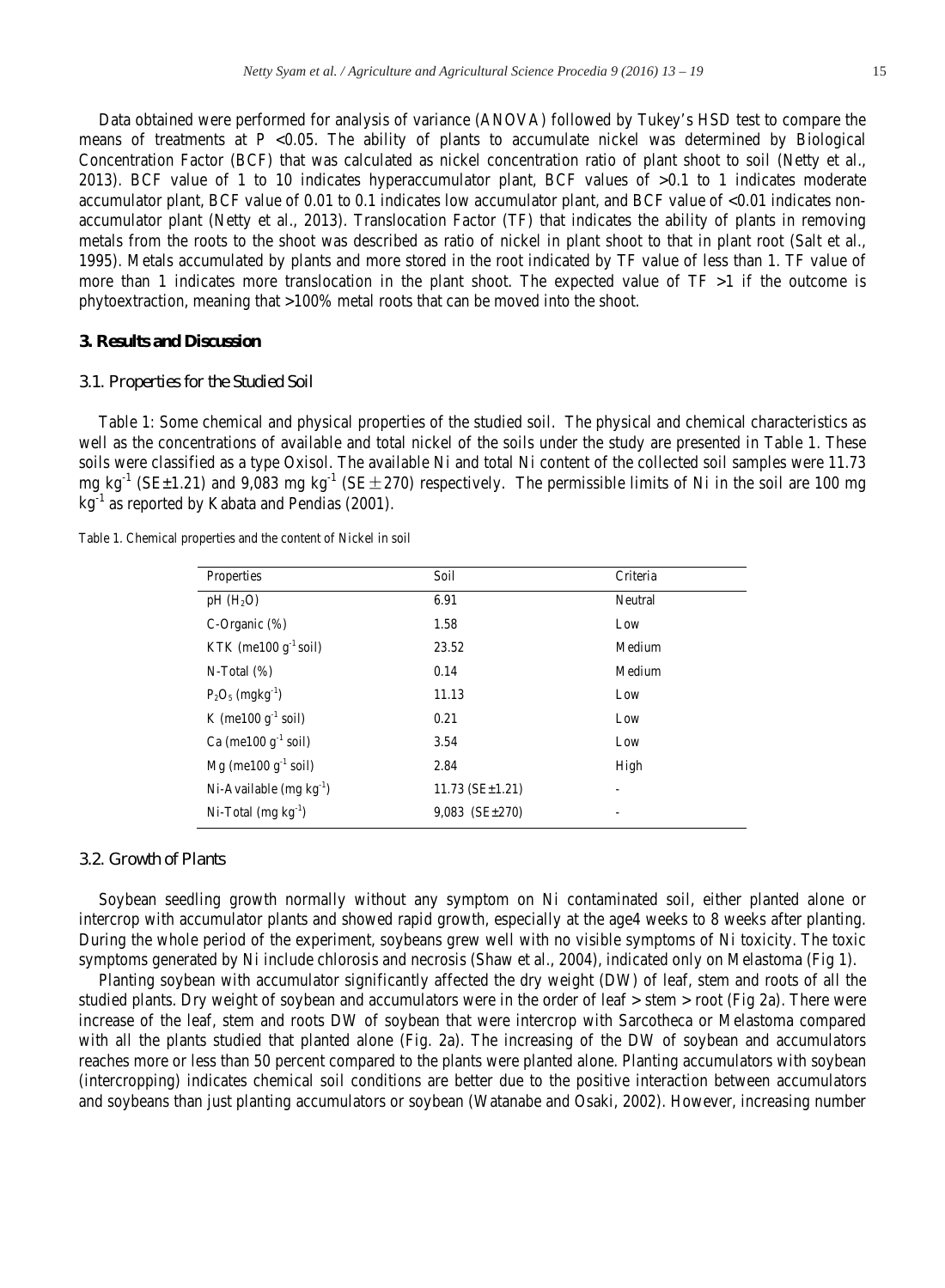of soybeans planted in pot resulted in a decrease in DW of all plant studied. The more amount of soybeanin one pot decreased dry weight of plants produced, which occurs due to nutrient competition among the plants.



Figure 1. Growth performance of soybeans and accumulators in Ni contaminated soil. (1) Soybean seedlings; (2) intercrop *Sarcotheca* with 2 plants of soybean; (3) intercrop *Melastoma*with a soybean; (4) intercrop *Sarcotheca* with a soybean



Figure 2.(a) DW of leaf, stem and root; (b) Ni accumulation of leaf, stem and root. M= *Melastoma;*S= *Sarcotheca*; K1= 1 soybean/ pot; K2= 2 soybeans /pot; K3= 3 soybeans/ pot. Vertical bars represent SE.

#### *3.3. Nickel Accumulation of plants*

Figure 2b shows the effect of Ni accumulation in leafs, stems and roots of the studied plants. Nick el in soybean and accumulator tissues were in the order of root > leaf > stem (Fig 2b and Table 2). However, proportions of Ni among the tissues for different intercrop were different from each other. In comparison to among accumulator plant,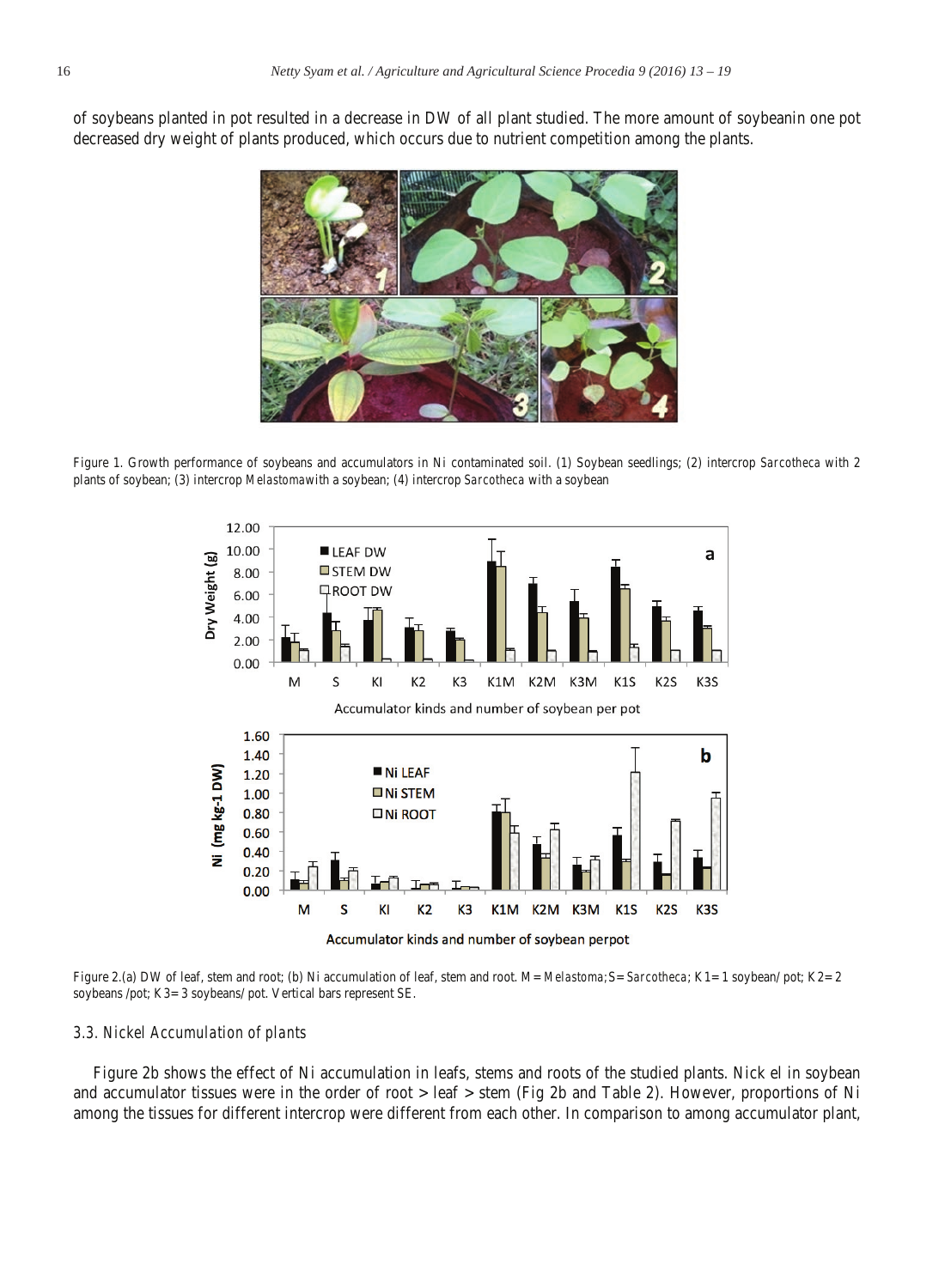Ni accumulation in stem and leaf (above ground tissues) of *Melastoma* were than Ni accumulation *Sarcotheca.* Ni in *Sarcotheca* was more in the roots than the other part of plant.

The highest Ni accumulation in roots were found in intercrop of 1 soybean with *Sarcotheca* was equal 1.21 mg kg-1. In contrast, the highest Ni in stem and leaf obtained from intercrop of 1 soybean with *Melastoma* and significantly different from other intercrops, i.e. 0.80 mg kg<sup>-1</sup> and 0.81 mg kg<sup>-1</sup>respectively (Table 2). Increase the amount of soybean in intercrop, decrease of Ni accumulation in plant tissues. The lowest of Ni accumulation in plant tissues (root, stem and leaf) were found in 1, 2 and 3 soybean (control).

The amount of Ni accumulationin leaf and stem (shoot) is correlated  $(R^2 = 0.877)$  with the amount of dry matter produced by shoots (Fig. 3). The greater amount of dry matter was derived from plant growth, the higher the number of Ni was accumulated in plant tissues. However, the greater the amount of DW was obtained from 1 soybean intercrop with *Melastoma* or *Sarcotheca*. Apparently, 1 soybean was optimal and do not had competition for grow than biomass production as compared to 2 or 3 soybean per pot.

| Treatments                | Dry Weight $(g)$  |                    |                    | $Ni$ (mg $kg^{-1}$ ) |                    |                     |
|---------------------------|-------------------|--------------------|--------------------|----------------------|--------------------|---------------------|
|                           | Root              | Stem               | Leaf               | Root                 | <b>Stem</b>        | Leaf                |
| M:Melastoma               | $1.04 \pm 16 b$   | $1.74 + .84$ a     | $2.24 \pm 1.03a$   | $0.24 + 0.5ab$       | $0.07 \pm 0.03$ a  | $0.11 \pm 0.05$ ab  |
| S: Sarcotheca             | $1.39 \pm .21 b$  | $2.80 \pm .82$ a   | $4.40 \pm 1.64$ ab | $0.20 + 0.03$ ab     | $0.10 \pm 0.03$ ab | $0.31 \pm 0.11$ abc |
| K1: one soybean           | $0.29 \pm 0.03$ a | $4.59 \pm 0.22$ ab | $3.74 \pm 1.08$ ab | $0.13 \pm 0.02$ a    | $0.08 \pm 0.01$ a  | $0.07 \pm 0.02$ a   |
| K2: two soybean           | $0.24 \pm 0.07$ a | $2.80 \pm .51$ a   | $3.10 \pm .81$ ab  | $0.06 \pm 0.02a$     | $0.05 \pm 01$ a    | $0.02 \pm 0.01$ a   |
| K3: three soybean         | $0.18 \pm 0.02$ a | $1.96 \pm 0.19$ a  | $2.77 \pm .22$ a   | $0.03 \pm 01$ a      | $0.04 \pm 0.00 a$  | $0.02 \pm 0.00 a$   |
| K1M: 1 soybean+Melastoma  | $1.06 \pm 0.14 b$ | $8.48 \pm 1.34$ c  | $8.95 \pm 1.94$ b  | $0.59 \pm 0.07$ abcd | $0.80 \pm 0.14$ c  | $0.81 \pm 0.19$ d   |
| K2M: 2 soybean+Melastoma  | $0.99 \pm 0.09 b$ | $4.38 \pm 0.56$ ab | $6.98 \pm 0.54$ ab | $0.62 \pm 0.06$ bcd  | $0.33 \pm 0.04$ b  | $0.48 + 0.04$ bcd   |
| K3M: 3 soybean+Melastoma  | $0.91 \pm 0.13$ b | $3.89 \pm .42$ ab  | $5.40 \pm 1.04$ ab | $0.31 \pm .04$ abc   | $0.18 \pm 0.02$ ab | $0.26 + 0.05$ abc   |
| K1S: 1 soybean+Sarcotheca | $1.32 \pm .30 b$  | $6.47 + .41$ bc    | $8.48 \pm 0.56$ b  | $1.21 \pm .25$ e     | $0.29 \pm 0.02 b$  | $0.57 \pm 0.04$ cd  |
| K2S: 2 soybean+Sarcotheca | $1.05 \pm .03$ b  | $3.64 \pm .39$ ab  | $4.96 \pm 0.42$ ab | $0.71 \pm 0.02$ cd   | $0.16 \pm 0.02$ ab | $0.29 + 0.02$ abc   |
| K3S: 3 soybean+Sarcotheca | $1.03 \pm .05$ b  | $2.97 \pm .23$ a   | $4.56 \pm .37$ ab  | $0.95 \pm 0.06$ de   | $0.22 \pm 0.02$ ab | $0.34 + 0.02$ abc   |

Table 2. Dry Weight and Total Ni in part of the plants (mean  $\pm$  SE)

Value with the same letters and the same column were not significantly different from each other within treatments (one-way Anova Tukey's HSD test, p=0.05).



Figure3.Correlation between shoot dry weight and Ni accumulation in shoots of soybean and Accumulator (*Melastoma* and *Sorcotheca*).

# *3.4. Bioconcentration Factor (BCF) and Transfer Factor (TF)*

Bioconcentration Factor (BCF) indicates ability of a plant to absorb a metal from soil. This study showed that only 1 soybean grown with Melastoma had BCF value is equal to 0.91. Increasing amount of soybean to be 2 or 3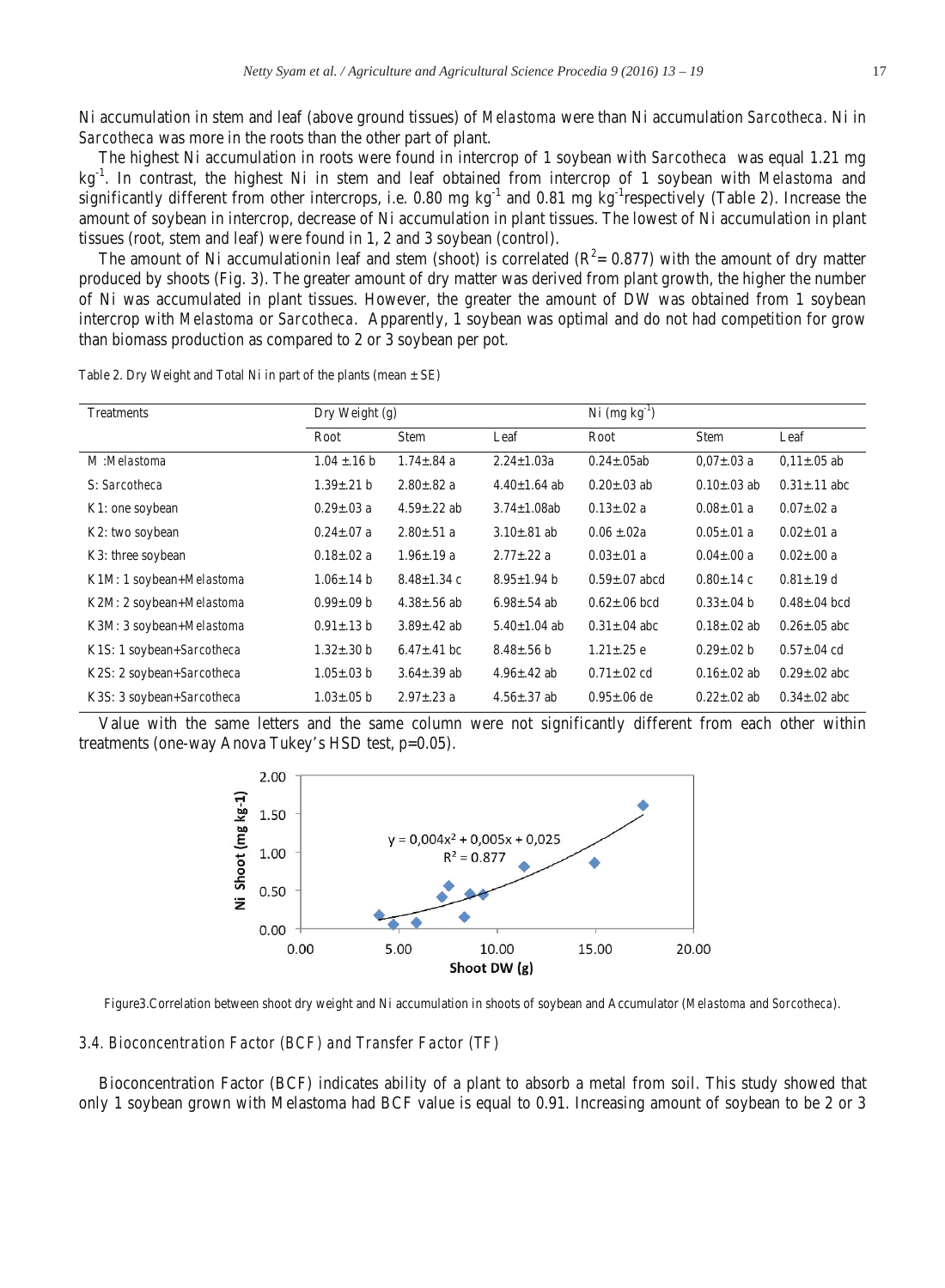soybean due to decreased of BCF value viz. 0.18 and 0.12 respectively. In contrast, intercropping 1, 2 or 3 soybean with *Sarcotheca* nearly unaffected to BCF value.

The transfer factor (TF) evaluates the ability of metal to transfer from root to shoot. Reviewing the soybean monoculture, the results showed that the more soybeans planted, the higher value of TF obtained namely 4.59, 7.99 and 13.43 respectively (Fig. b). BCF and TF have been used in evaluating phytoremediation efficiency of plants (Ghosh and Singh, 2005). The fact that soybean monoculture had large TF value but low Ni concentration indicated that, TF values must be evaluated in combination with BCF. The large TF value of 3 soybean grown and resulted from the small soybean root Ni accumulation.

For the purpose of phytoremediation, the most valuable species are those with largeB CF and large TF. In this study, the soybean intercrop with *Melastoma* showed a relatively large BCF value namely 0.9 and large TF viz.2.62, it appears to be the most valuable intercrop for enhancement of Ni removal from soil by soybean. This fact implies that exudates composition through intercrops could be a factor in Ni uptake by intercropped *Melastoma* with soybean or other legumes (Watanabe and Osaki, 2002). Ding et al. (2008) found that metal desorption from soil largely depended on the type oflow-molecular weight organic acids in soil solution. The exudates composition from intercrops, which may be different. The results suggest that intercropping might be a feasible practice in phytoremediation of soils for Ni,which is worthy of further investigation.



Figure 4. (a) BCF value and (b) TF value. M= *Melastoma*; S= *Sarcotheca*; K1= 1 soybean per pot; K2= 2 soybeans per pot; K3= 3 soybeans per pot.Vertical bars represent SE.

#### **4. Conclusion**

In general during the whole period of the experiment, soybeans grew well with no visible symptoms of Ni toxicity. The ability of soybean to tolerate the high levels of heavy metals in the soil is high but their ability for heavy metal accumulation is low in all plant tissues. Planting soybean more than one plant per pot causes a decreased in biomass production and Ni accumulation. Intercrop soybean with the accumulators either with *Melastoma* or *Sarcotheca* could increase biomass production and Ni accumulation which was higher than those in monoculture. The highest biomass production was obtained from 1 (one) soybean with *Melastoma* in stem and leaf ie 8.48 g and 8.95 g as well as Ni accumulation in stem and leaf ie 0.80 mg kg-1 DW and 0.81 mg kg-1 DW. Intercrop 1 (one) Soybean with *Sarcotheca* could increased biomass production and Ni accumulation is higher in root g kg-1 DW. The results suggest that intercropping might be a feasible practice in phytoremediation of soils for Ni, which is worthy of further investigation. For post- Ni mining land remediation should use *Sarcotheca* to remediate the soil layers, while *Melastoma* and Soybean to remediate a shallow layer of soil or near ground level.